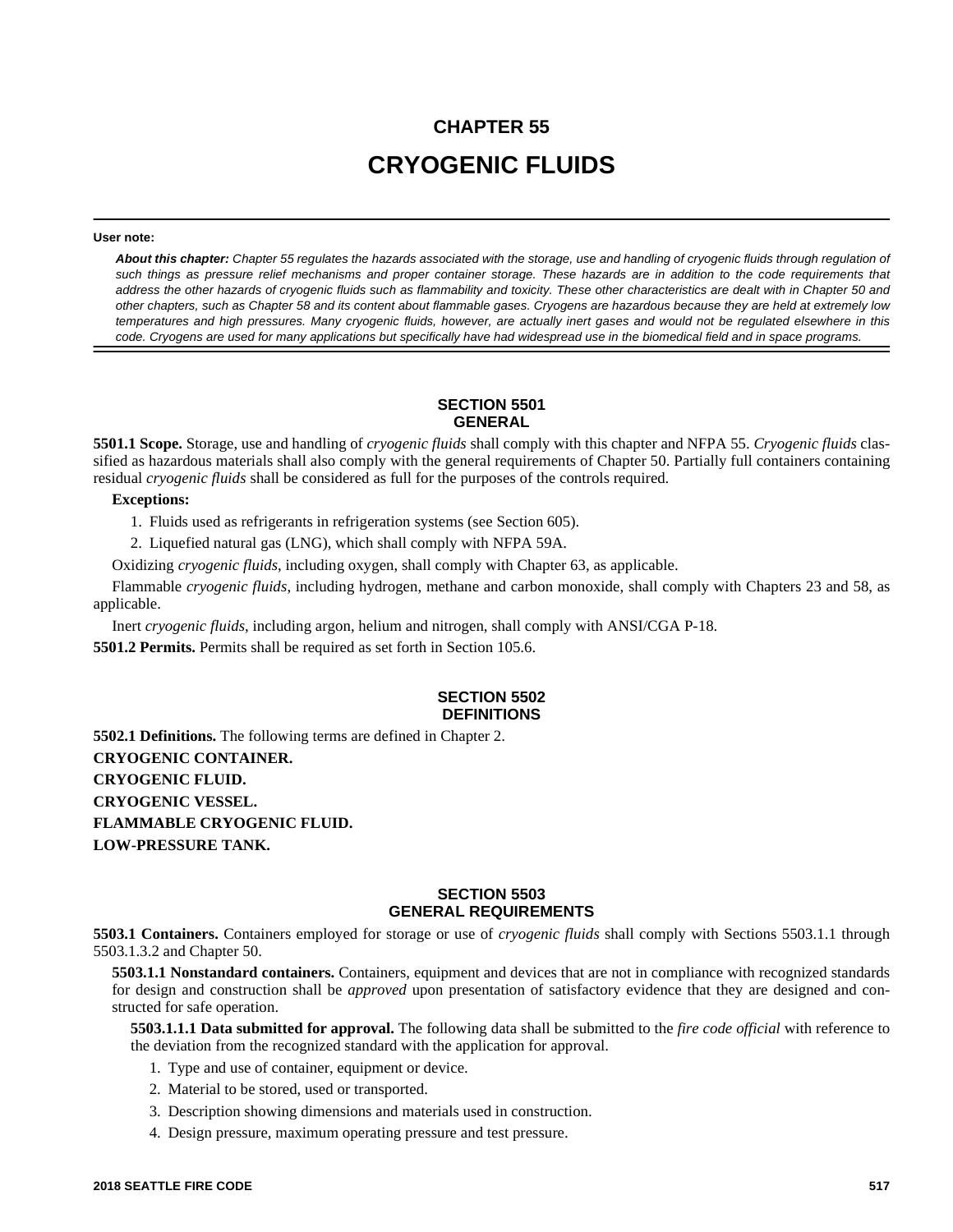- 5. Type, size and setting of pressure relief devices.
- 6. Other data requested by the *fire code official*.

**5503.1.2 Concrete containers.** Concrete containers shall be built in accordance with the *International Building Code*. Barrier materials and membranes used in connection with concrete, but not functioning structurally, shall be compatible with the materials contained.

**5503.1.3 Foundations and supports.** Containers shall be provided with substantial concrete or masonry foundations, or structural steel supports on firm concrete or masonry foundations. Containers shall be supported to prevent the concentration of excessive loads on the supporting portion of the shell. Foundations for horizontal containers shall be constructed to accommodate expansion and contraction of the container. Foundations shall be provided to support the weight of vaporizers or heat exchangers.

**5503.1.3.1 Temperature effects.** Where container foundations or supports are subject to exposure to temperatures below -130°F (-90°C), the foundations or supports shall be constructed of materials to withstand the low-temperature effects of *cryogenic fluid* spillage.

**5503.1.3.2 Corrosion protection.** Portions of containers in contact with foundations or saddles shall be painted to protect against corrosion.

**5503.2 Pressure relief devices.** Pressure relief devices shall be provided in accordance with Sections 5503.2.1 through 5503.2.7 to protect containers and systems containing *cryogenic fluids* from rupture in the event of overpressure. Pressure relief devices shall be designed in accordance with CGA S-1.1, CGA S-1.2 and CGA S-1.3.

**5503.2.1 Containers.** Containers shall be provided with pressure relief devices.

**5503.2.2 Vessels or equipment other than containers.** Heat exchangers, vaporizers, insulation casings surrounding containers, vessels and coaxial piping systems in which liquefied *cryogenic fluids* could be trapped because of leakage from the primary container shall be provided with a pressure relief device.

**5503.2.3 Sizing.** Pressure relief devices shall be sized in accordance with the specifications to which the container was fabricated. The relief device shall have sufficient capacity to prevent the maximum design pressure of the container or system from being exceeded.

**5503.2.4 Accessibility.** Pressure relief devices shall be located such that they are provided with *ready access* for inspection and repair.

**5503.2.5 Arrangement.** Pressure relief devices shall be arranged to discharge unobstructed to the open air in such a manner as to prevent impingement of escaping gas on personnel, containers, equipment and adjacent structures or to enter enclosed spaces.

**Exception:** DOTn-specified containers with an internal volume of 2 cubic feet  $(0.057 \text{ m}^3)$  or less.

**5503.2.6 Shutoffs between pressure relief devices and containers.** Shutoff valves shall not be installed between pressure relief devices and containers.

#### **Exceptions:**

- 1. A shutoff valve is allowed on containers equipped with multiple pressure relief device installations where the arrangement of the valves provides the full required flow through the minimum number of required relief devices at all times.
- 2. A locking-type shutoff valve is allowed to be used upstream of the pressure relief device for service-related work performed by the supplier when in accordance with the requirements of the ASME *Boiler and Pressure Vessel Code*.

**5503.2.7 Temperature limits.** Pressure relief devices shall not be subjected to *cryogenic fluid* temperatures except when operating.

**5503.3 Pressure relief vent piping.** Pressure relief vent-piping systems shall be constructed and arranged so as to remain functional and direct the flow of gas to a safe location in accordance with Sections 5503.3.1 and 5503.3.2.

**5503.3.1 Sizing.** Pressure relief device vent piping shall have a cross-sectional area not less than that of the pressure relief device vent opening and shall be arranged so as not to restrict the flow of escaping gas.

**5503.3.2 Arrangement.** Pressure relief device vent piping and drains in vent lines shall be arranged so that escaping gas will discharge unobstructed to the open air and not impinge on personnel, containers, equipment and adjacent structures or enter enclosed spaces. Pressure relief device vent lines shall be installed in such a manner to exclude or remove moisture and condensation and prevent malfunction of the pressure relief device because of freezing or ice accumulation.

**5503.4 Marking.** Cryogenic containers and systems shall be marked in accordance with Sections 5503.4.1 through 5503.4.6.

**5503.4.1 Identification signs.** Visible hazard identification signs in accordance with NFPA 704 shall be provided at entrances to buildings or areas in which *cryogenic fluids* are stored, handled or used.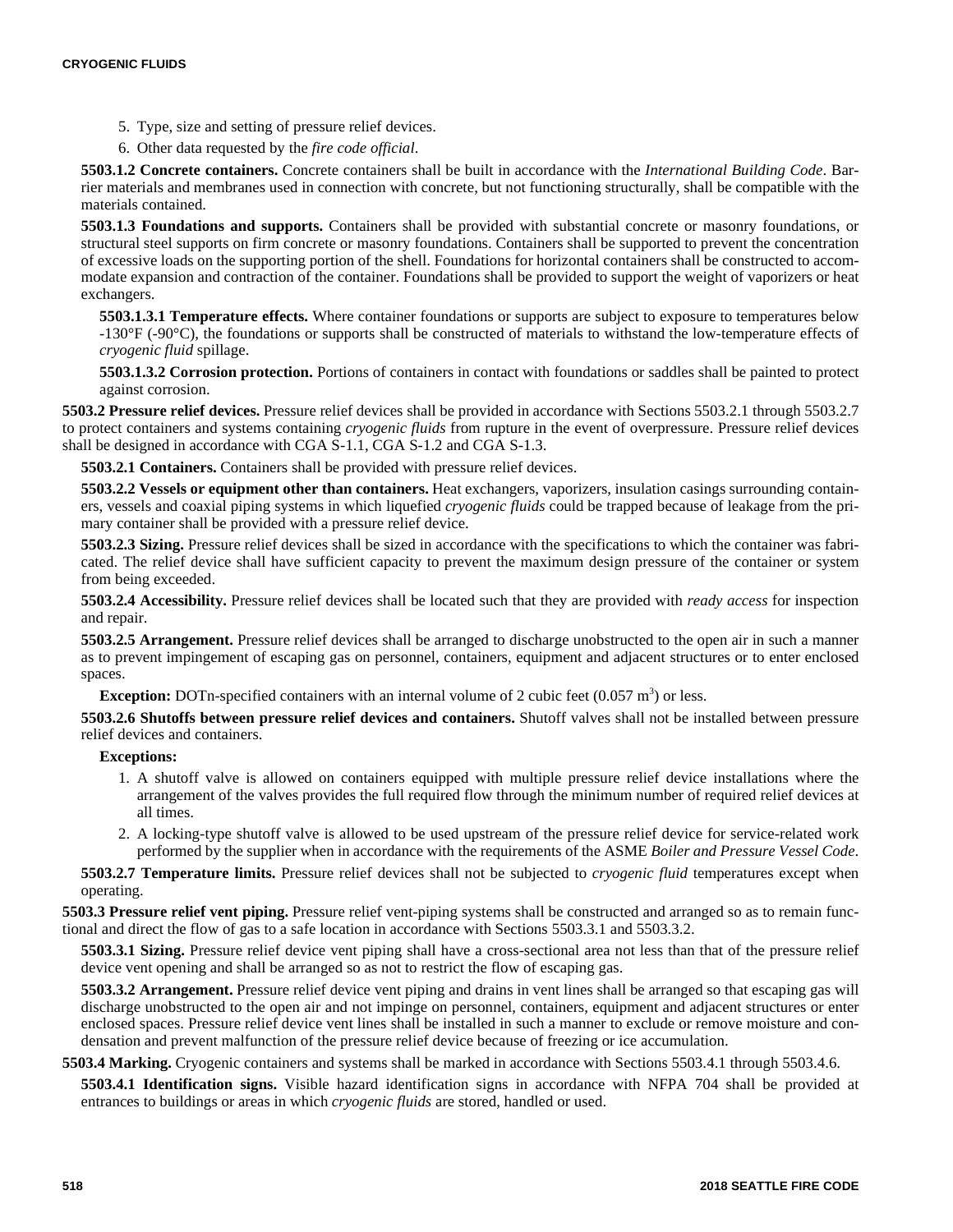**5503.4.2 Identification of contents.** Stationary and portable containers shall be marked with the name of the gas contained. Stationary above-ground containers shall be placarded in accordance with Sections 5003.5 and 5003.6. Portable containers shall be identified in accordance with CGA C-7.

**5503.4.3 Identification of containers.** Stationary containers shall be identified with the manufacturing specification and maximum allowable working pressure with a permanent nameplate. The nameplate shall be installed on the container in a location provided with *ready access*. The nameplate shall be marked in accordance with the ASME *Boiler and Pressure Vessel Code* or DOTn 49 CFR Parts 100-185.

**5503.4.4 Identification of container connections.** Container inlet and outlet connections, liquid-level limit controls, valves and pressure gauges shall be identified with one of the following:

- 1. A permanent tag or label identifying the function.
- 2. A schematic drawing that portrays the function and designates whether the connection is to the vapor or liquid space of the container.

Where a schematic drawing is provided, it shall be attached to the container and maintained in a legible condition.

**5503.4.5 Identification of piping systems.** Piping systems shall be identified in accordance with ASME A13.1.

**5503.4.6 Identification of emergency shutoff valves.** Emergency shutoff valves shall be identified and the location shall be clearly visible and indicated by means of a sign.

**5503.5 Security.** Cryogenic containers and systems shall be secured against accidental dislodgement and against access by unauthorized personnel in accordance with Sections 5503.5.1 through 5503.5.4.

**5503.5.1 Security of areas.** Containers and systems shall be secured against unauthorized entry and safeguarded in an *approved* manner.

**5503.5.2 Securing of containers.** Stationary containers shall be secured to foundations in accordance with the *International Building Code*. Portable containers subject to shifting or upset shall be secured. Nesting shall be an acceptable means of securing containers.

**5503.5.3 Securing of vaporizers.** Vaporizers, heat exchangers and similar equipment shall be anchored to a suitable foundation and its connecting piping shall be sufficiently flexible to provide for the effects of expansion and contraction due to temperature changes.

**5503.5.4 Physical protection.** Containers, piping, valves, pressure relief devices, regulating equipment and other appurtenances shall be protected against physical damage and tampering.

**5503.6 Electrical wiring and equipment.** Electrical wiring and equipment shall comply with NFPA 70 and Sections 5503.6.1 and 5503.6.2.

**5503.6.1 Location.** Containers and systems shall not be located where they could become part of an electrical circuit.

**5503.6.2 Electrical grounding and bonding.** Containers and systems shall not be used for electrical grounding. Where electrical grounding and bonding is required, the system shall comply with NFPA 70. The grounding system shall be protected against corrosion, including corrosion caused by stray electric currents.

**5503.7 Service and repair.** Service, repair, modification or removal of valves, pressure relief devices or other container appurtenances shall comply with Sections 5503.7.1 and 5503.7.2 and the ASME *Boiler and Pressure Vessel Code*, Section VIII or DOTn 49 CFR Parts 100-185.

**5503.7.1 Containers.** Containers that have been removed from service shall be handled in an *approved* manner.

**5503.7.2 Systems.** Service and repair of systems shall be performed by trained personnel.

**5503.8 Unauthorized use.** Containers shall not be used for any purpose other than to serve as a vessel for containing the product that it is designed to contain.

**5503.9 Leaks, damage and corrosion.** Leaking, damaged or corroded containers shall be removed from service. Leaking, damaged or corroded systems shall be replaced, repaired or removed in accordance with Section 5503.7.

**5503.10 Lighting.** Where required, lighting, including emergency lighting, shall be provided for fire appliances and operating facilities such as walkways, control valves and gates ancillary to stationary containers.

## **SECTION 5504 STORAGE**

**5504.1 General.** Storage of containers shall comply with this section.

**5504.2 Indoor storage.** Indoor storage of containers shall be in accordance with Sections 5504.2.1 through 5504.2.2.3.

**5504.2.1 Stationary containers.** Stationary containers shall be installed in accordance with the provisions applicable to the type of fluid stored and this section.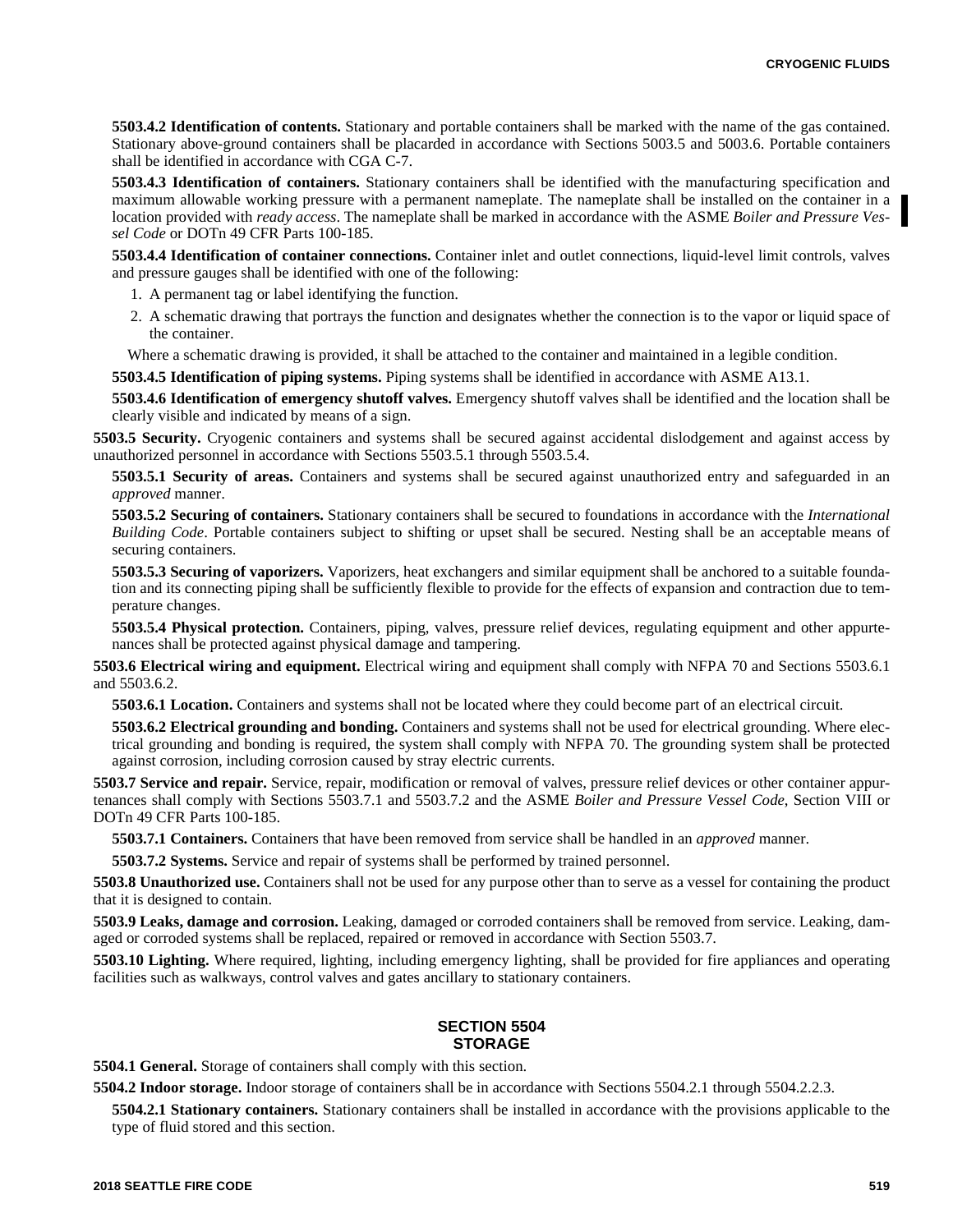**5504.2.1.1 Containers.** Stationary containers shall comply with Section 5503.1.

**5504.2.1.2 Construction of indoor areas.** *Cryogenic fluids* in stationary containers stored indoors shall be located in buildings, rooms or areas constructed in accordance with the *International Building Code*.

**5504.2.1.3 Ventilation.** Storage areas for stationary containers shall be ventilated in accordance with the *International Mechanical Code*.

**5504.2.2 Portable containers.** Indoor storage of portable containers shall comply with the provisions applicable to the type of fluid stored and Sections 5504.2.2.1 through 5504.2.2.3.

**5504.2.2.1 Containers.** Portable containers shall comply with Section 5503.1.

**5504.2.2.2 Construction of indoor areas.** *Cryogenic fluids* in portable containers stored indoors shall be stored in buildings, rooms or areas constructed in accordance with the *International Building Code*.

**5504.2.2.3 Ventilation.** Storage areas shall be ventilated in accordance with the *International Mechanical Code*.

**5504.3 Outdoor storage.** Outdoor storage of containers shall be in accordance with Sections 5504.3.1 through 5504.3.1.2.3.

**5504.3.1 Separation from hazardous conditions.** Cryogenic containers and systems in outdoor storage shall be separated from materials and conditions that pose exposure hazards to or from each other in accordance with Sections 5504.3.1.1 through 5504.3.1.1.5.

**5504.3.1.1 Stationary containers.** Stationary containers shall be separated from exposure hazards in accordance with the provisions applicable to the type of fluid contained and the minimum separation distances indicated in Table 5504.3.1.1.

**TABLE 5504.3.1.1 SEPARATION OF STATIONARY CONTAINERS FROM EXPOSURE HAZARDS**

| <b>EXPOSURE</b>                                                         | <b>MINIMUM DISTANCE</b><br>(feet) |
|-------------------------------------------------------------------------|-----------------------------------|
| Buildings, regardless of construction type                              |                                   |
| Building exits                                                          | 10                                |
| Wall openings                                                           |                                   |
| Air intakes                                                             | 10                                |
| Lot lines                                                               |                                   |
| Places of public assembly                                               | 50                                |
| Nonambulatory patient areas                                             | 50                                |
| Combustible materials such as paper, leaves, weeds, dry grass or debris | 15                                |
| Other hazardous materials                                               | In accordance with Chapter 50     |

For SI: 1 foot = 304.8 mm.

**5504.3.1.1.1 Point-of-fill connections.** Remote transfer points and fill connection points shall not be positioned closer to exposures than the minimum distances required for stationary containers.

**5504.3.1.1.2 Surfaces beneath containers.** Containers shall be placed on surfaces that are compatible with the fluid in the container.

**5504.3.1.1.3 Location.** Containers of *cryogenic fluids* shall not be located within diked areas containing other hazardous materials.

**5504.3.1.1.4 Areas subject to flooding.** Stationary containers located in areas subject to flooding shall be securely anchored or elevated to prevent the containers from separating from foundations or supports.

**5504.3.1.1.5 Drainage.** The area surrounding stationary containers shall be provided with a means to prevent accidental discharge of fluids from endangering personnel, containers, equipment and adjacent structures or to enter enclosed spaces. The stationary container shall not be placed where spilled or discharged fluids will be retained around the container.

**Exception:** These provisions shall not apply where it is determined by the *fire code official* that the container does not constitute a hazard, after consideration of special features such as crushed rock utilized as a heat sink, topographical conditions, nature of occupancy, proximity to structures on the same or adjacent property, and the capacity and construction of containers and character of fluids to be stored.

**5504.3.1.2 Outdoor storage of portable containers.** Outdoor storage of portable containers shall comply with Section 5503 and Sections 5504.3.1.2.1 through 5504.3.1.2.3.

**5504.3.1.2.1 Exposure hazard separation.** Portable containers in outdoor storage shall be separated from exposure hazards in accordance with Table 5504.3.1.2.1.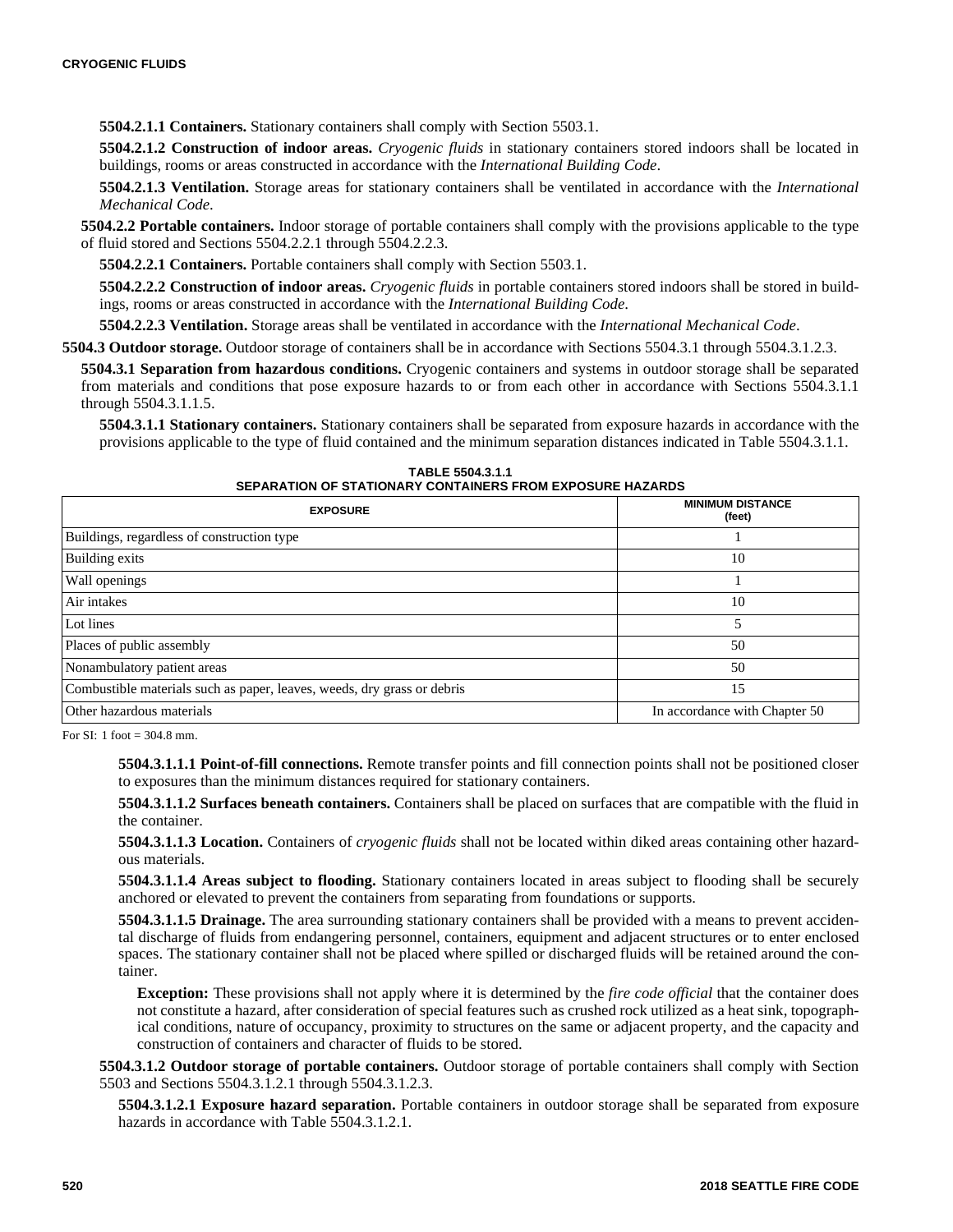| TABLE 5504.3.1.2.1                                      |  |
|---------------------------------------------------------|--|
| SEPARATION OF PORTABLE CONTAINERS FROM EXPOSURE HAZARDS |  |

| <b>EXPOSURE</b>                                                         | <b>MINIMUM DISTANCE</b><br>(feet) |
|-------------------------------------------------------------------------|-----------------------------------|
| Building exits                                                          | 10                                |
| Wall openings                                                           |                                   |
| Air intakes                                                             | 10                                |
| Lot lines                                                               |                                   |
| Combustible materials such as paper, leaves, weeds, dry grass or debris | 15                                |
| Other hazardous materials                                               | In accordance with Chapter 50     |

For SI: 1 foot  $=$  304.8 mm.

**5504.3.1.2.2 Surfaces beneath containers.** The surface of the area on which stationary containers are placed, including the surface of the area located below the point where connections are made for the purpose of filling such containers, shall be compatible with the fluid in the container.

**5504.3.1.2.3 Drainage.** The area surrounding portable containers shall be provided with a means to prevent accidental discharge of fluids from endangering adjacent containers, buildings, equipment or adjoining property.

**Exception:** These provisions shall not apply where it is determined by the *fire code official* that the container does not constitute a hazard.

# **SECTION 5505 USE AND HANDLING**

**5505.1 General.** Use and handling of *cryogenic fluid* containers and systems shall comply with Sections 5505.1.1 through 5505.5.2.

**5505.1.1 Cryogenic fluid systems.** *Cryogenic fluid* systems shall be suitable for the use intended and designed by persons competent in such design. Equipment, machinery and processes shall be *listed* or *approved*.

**5505.1.2 Piping systems.** Piping, tubing, valves and joints and fittings conveying *cryogenic fluids* shall be installed in accordance with the material-specific provisions of Section 5501.1 and Sections 5505.1.2.1 through 5505.1.2.6.

**5505.1.2.1 Design and construction.** Piping systems shall be suitable for the use intended through the full range of pressure and temperature to which they will be subjected. Piping systems shall be designed and constructed to provide adequate allowance for expansion, contraction, vibration, settlement and fire exposure.

**5505.1.2.2 Joints.** Joints on container piping and tubing shall be threaded, welded, silver brazed or flanged.

**5505.1.2.3 Valves and accessory equipment.** Valves and accessory equipment shall be suitable for the intended use at the temperatures of the application and shall be designed and constructed to withstand the maximum pressure at the minimum temperature to which they will be subjected.

**5505.1.2.3.1 Shutoff valves on containers.** Shutoff valves shall be provided on all container connections except for pressure relief devices. Shutoff valves shall be provided with access thereto and located as close as practical to the container.

**5505.1.2.3.2 Shutoff valves on piping.** Shutoff valves shall be installed in piping containing *cryogenic fluids* where needed to limit the volume of liquid discharged in the event of piping or equipment failure. Pressure relief valves shall be installed where liquid is capable of being trapped between shutoff valves in the piping system (see Section 5503.2).

**5505.1.2.4 Physical protection and support.** Piping systems shall be supported and protected from physical damage. Piping passing through walls shall be protected from mechanical damage.

**5505.1.2.5 Corrosion protection.** Above-ground piping that is subject to corrosion because of exposure to corrosive atmospheres, shall be constructed of materials to resist the corrosive environment or otherwise protected against corrosion. Below-ground piping shall be protected against corrosion.

**5505.1.2.6 Testing.** Piping systems shall be tested and proven free of leaks after installation as required by the standards to which they were designed and constructed. Test pressures shall be not less than 150 percent of the maximum allowable working pressure where hydraulic testing is conducted or 110 percent where testing is conducted pneumatically.

**5505.2 Indoor use.** Indoor use of *cryogenic fluids* shall comply with the material-specific provisions of Section 5501.1.

**5505.3 Outdoor use.** Outdoor use of *cryogenic fluids* shall comply with the material specific provisions of Sections 5501.1, 5505.3.1 and 5505.3.2.

**5505.3.1 Separation.** Distances from *lot lines*, buildings and exposure hazards shall comply with Section 5504.3 and the material-specific provisions of Section 5501.1.